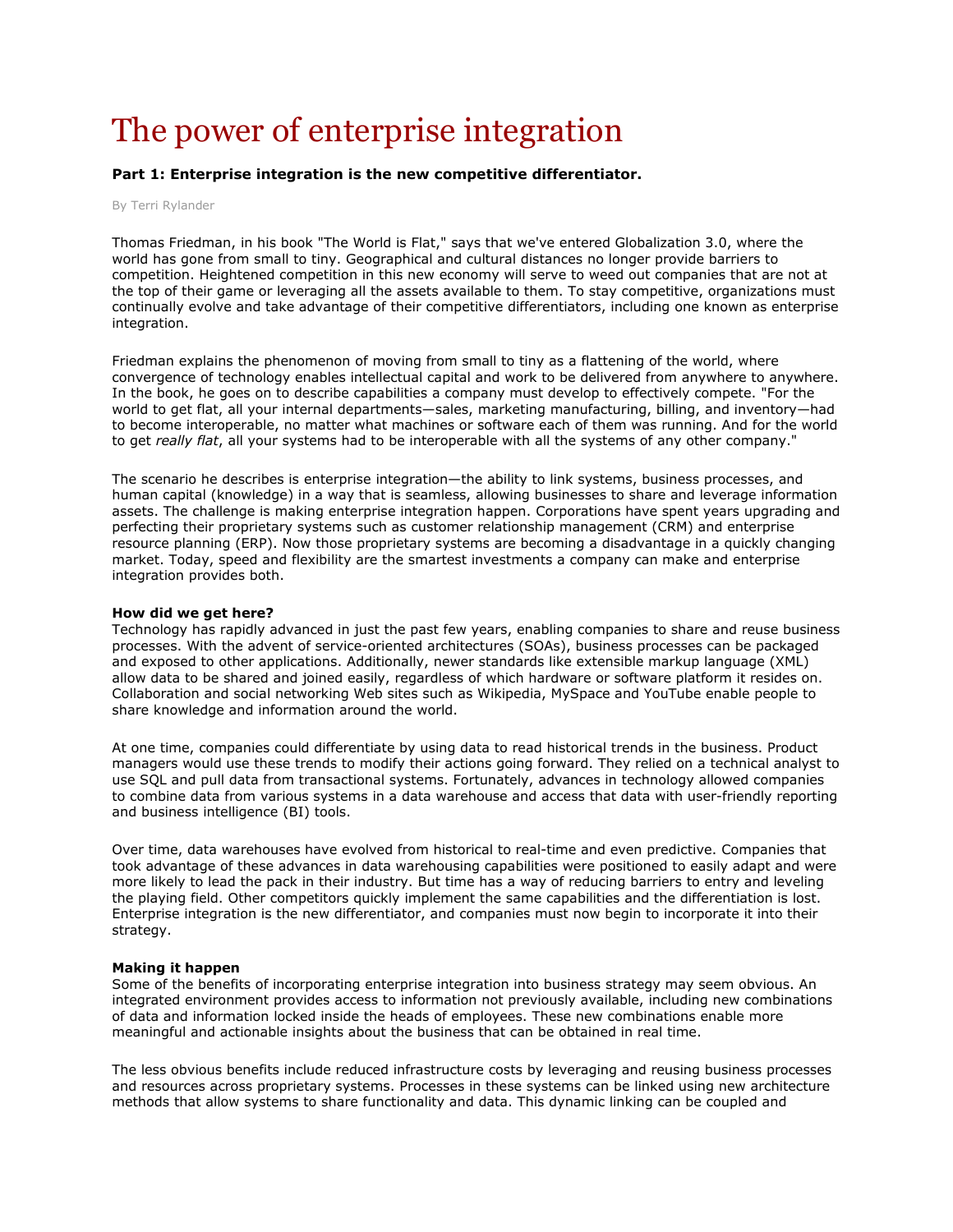uncoupled as needed—without impact to the systems—creating a business environment that can flex with the demands of the marketplace.



Today, data and information are table stakes for any organization. Employees, customers, and even partners and suppliers have come to expect on-demand information access. (See Figure 1.) They also require that this information be accurate. Enterprise integration helps organizations meet those expectations by making information available across typical technical boundaries such as proprietary software and hardware, database languages and firewalls.

Integrating the enterprise happens at three levels:

- 1. Enterprise application integration (EAI)
- 2. Enterprise information integration (EII), which is the integration of data
- 3. Human capital integration, often known as knowledge management (KM)

Fortunately, any one of these alone provides value and is not dependent upon a completely integrated enterprise. The level of integration will depend on the business strategy, available skills and the underlying technology.

#### Applications and processes

EAI is the integration of applications such as CRM and ERP and business processes. The introduction of SOAs enables organizations to share and re-use business processes, described as services, across systems. These services may include processes such as calculating pricing in real time, checking customer credit, and handling an order. A travel agency may use a pricing calculation engine for both hotel and airline reservations. Rather than duplicate the engine for each system, SOA allows the engine to be accessed by both systems, regardless of its underlying architecture.

Over the years, applications have been developed and implemented by IT organizations to solve very specific business problems. Every time a department has a need a new system is added, creating multiple systems each with slight variations. Adding a new system was often cheaper than modifying existing ones. Mergers and acquisitions (M&As) amplify the problem of system redundancies. Companies have to decide which system gets shut down and what functionality they are willing to give up. And, with so much focus on compliance, policy changes can wreak havoc on an organization as every affected system must be identified and updated. All of these challenges support the case for application integration.

#### Data and information

Integrating data is known as enterprise information integration (EII). Through common protocols like XML, data from disparate systems can be joined and viewed as if it were coming from a single location. XML allows data to be defined using a common structure that can then be read by other "XML-capable"